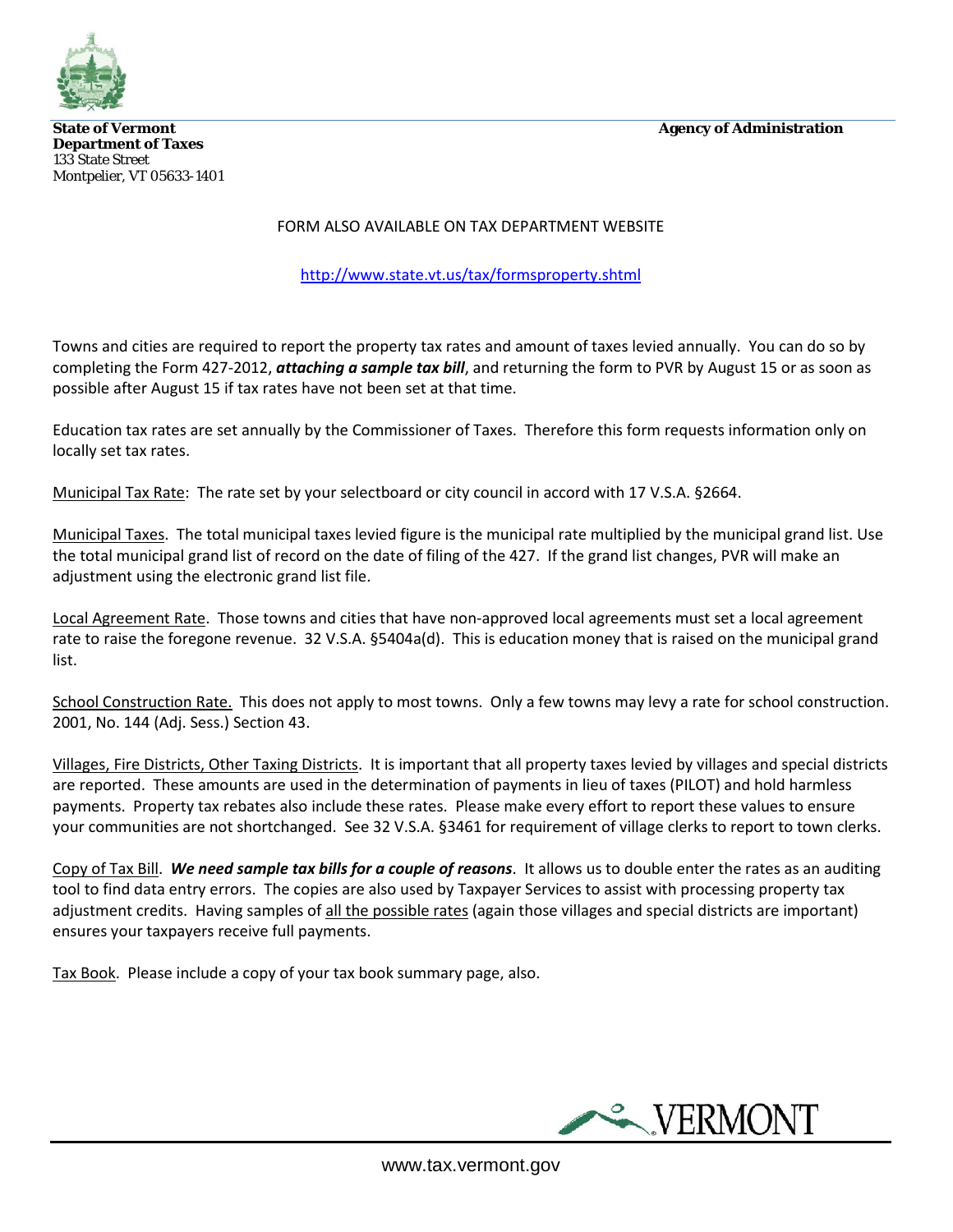**TOWN/CITY OF: \_\_\_\_\_\_\_\_\_\_\_\_\_\_\_\_\_\_\_\_\_\_\_\_\_\_\_\_\_**

#### **APRIL 1, 2012 GRAND LIST**

The legislative body (generally selectboard) is charged with levying the tax rates necessary to raise the funds for education and general municipal purposes. Please provide the following information about your 2012 grand list property taxes. The education property tax rates are established by the Tax Commissioner. Therefore, we are only asking for data on the muncipal rates.

| <b>Municipal Tax</b>                                                                                                                                                                                                                                                    |  |                                 |  |  |  |  |
|-------------------------------------------------------------------------------------------------------------------------------------------------------------------------------------------------------------------------------------------------------------------------|--|---------------------------------|--|--|--|--|
| Please report the municipal tax rate to be assessed against all taxpayers on your municipal grand list and the amount to be<br>raised from taxes (before property tax adjustment credits) for municipal services (general fund, highway,etc.)                           |  |                                 |  |  |  |  |
| <b>Municipal Tax Rate</b>                                                                                                                                                                                                                                               |  |                                 |  |  |  |  |
| <b>Total Municipal Taxes Levied</b>                                                                                                                                                                                                                                     |  | Municipal grand list x tax rate |  |  |  |  |
| Indicate total as of the date of filing this form. It is understood that this figure will change if there are changes in the grand list total. If necessary,<br>PVR will make adjustment using the electronic grand list of record.                                     |  |                                 |  |  |  |  |
| Local Agreement Rate                                                                                                                                                                                                                                                    |  |                                 |  |  |  |  |
| School property taxes foregone as a result of non approved local agreements must be raised with a tax on the municipal<br>grand list. If applicable, please indicate the local agreement tax rate to be assessed against all taxpayers on your municipal<br>grand list. |  |                                 |  |  |  |  |

Local Agreement Tax Rate \$

School Construction Rate (Act 144) \$

**Only a few towns set this rate**

# **VILLAGES, FIRE DISTRICTS, OTHER TAXING DISTRICTS**

| Please report the following information for any other taxing jurisdictions within your town. 32 vsa §3461 et seq. |                  |                 |                       |  |  |  |
|-------------------------------------------------------------------------------------------------------------------|------------------|-----------------|-----------------------|--|--|--|
| <b>Entity Name</b>                                                                                                | 'Grand List (1%) | <b>Tax Rate</b> | <b>Taxes Assessed</b> |  |  |  |
|                                                                                                                   |                  |                 |                       |  |  |  |
|                                                                                                                   |                  |                 |                       |  |  |  |
|                                                                                                                   |                  |                 |                       |  |  |  |
|                                                                                                                   |                  |                 |                       |  |  |  |

*I attest that the foregoing is true and accurate. I have attached a sample tax bill showing these rates.*

Date: Note: Note: Note: Note: Note: Note: Note: Note: Note: Note: Note: Note: Note: Note: Note: Note: Note: Note: Note: Note: Note: Note: Note: Note: Note: Note: Note: Note: Note: Note: Note: Note: Note: Note: Note: Note:

Town/City Clerk

Return to: Mary Jane Grace PVR-Tax Dept. 133 State St. Montpelier VT 05633

> [maryjane.grace@state.vt.us](mailto:maryjane.grace@state.vt.us) FAX 828-2824